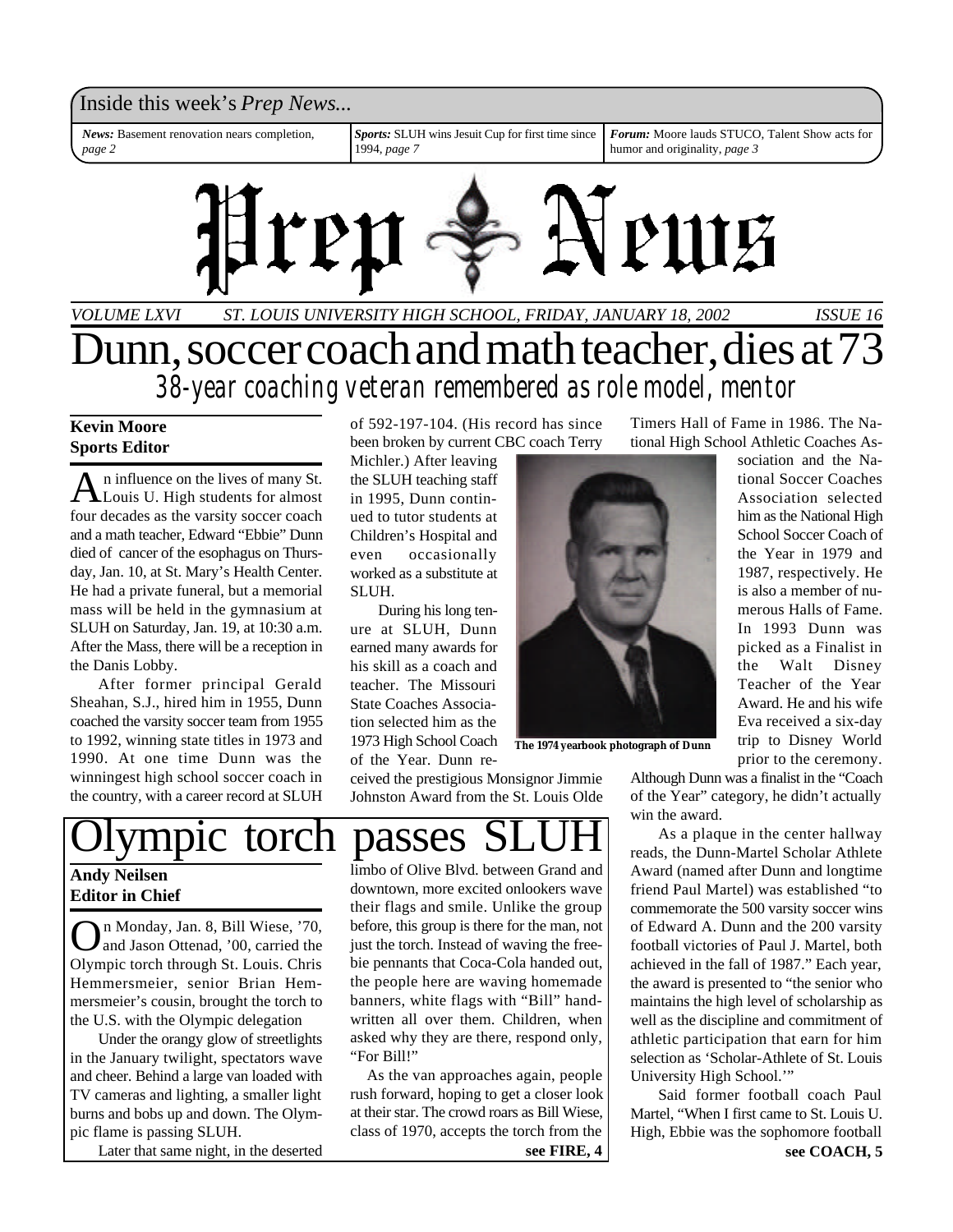### 2 **Sports News** January 18, 2002 Dulac returns to SLUH *Junior class honors return with tie day* **News**

New locks to be installed

#### **Tim Piechowski Core Staff**

Last Monday, the junior class dressed<br>up in ties to celebrate the long-anticiast Monday, the junior class dressed pated return of classmate Chris Dulac. Dulac has not attended school this semester, as he has been waiting for his revitalized immune system to gather strength after having had stem cell surgery earlier this year to treat T-Cell lymphoma.

Though Dulac has not been coming to campus for school, he has still been maintaining a rigorous course schedule. Dulac took five subjects while recovering at home, dropping Chemistry and English.

Math teacher Dan See, who tutored Dulac for his Algebra 2 class on a regular basis during his sickness, said, "Chris has excellent work habits and is interested in learning."

In order to receive the science and

#### **Matt Hoffman Core Staff**

Director of Security Charlie Clark is<br>
overseeing the installation of new overseeing the installation of new locks for every door in the school, including electronic key card locks on six of the outside doors.

"When I was hired, Father Sheridan asked me to explore the possibility of a new (lock system)," said Clark. The old system is much older than the ten-year ideal for a standard lock system. "We want to bring the system up to date," explained Clark.

The system needs to be changed because there are currently too many keys in circulation. Some teachers and students who were given keys did not return them when they left SLUH. "I have no idea of how many keys there are," said Clark.

Following Clark's presentation to the faculty, he asked teachers to e-mail him any concerns or suggestions they had toward the system he proposed. Clark's English credits he will need to graduate, Dulac is currently taking a senior class, Anatomy and Physiology, and will take Chemistry during his senior year. To make up his missed semester of English, Dulac will be taking a summer course offered through SLUH to Nerinx and SLUH students. In the second semester, Dulac will be taking a full class load.

Dulac commented that he was excited to return, saying that this spring he plans to run for either Social Commisoner or President of STUCO. In addition to running for STUCO, Dulac also plans to film games for varsity football next year. Dulac said that over the next year he wants to "just try to have some fun."

Of his lymphoma, Dulac said, "All signs of cancer are gone as of now." He also said that since his immune system has been revitalized through his surgery, in effect he has the immune system of a

**see DULAC, 3**

original plan was to replace the indoor key system now with new locks which would remain locked at all times, even after being opened with a key.

This system, however, would prevent students from accessing classrooms to study during activity period and require students to wait in the halls until their teacher opened the door for class, which would contribute to already-congested halls.

Due to concerns from teachers, Clark is considering locks which can be opened but not unlocked from the outside, but can be unlocked from the inside. This system would undoubtedly be more conveinient but would also cost more.

Another advantage of the new system would be a reduction in the amount of different keys.

"Some teachers have eight or nine keys," Clark explained, "That is ridiculous as far as I'm concerned." Clark's proposed system would have one key for **see LOCKSMITH, 3**

### **Patrick Meek** B a s e m e n t construction nears c o m p l e t i o n

### **Core Staff**

This past week, SLUH finished con-<br>fronting a problem that has plagued his past week, SLUH finished conthe school since the days of Mrs. Backer: storage.

Storage has long been a problem in this land-locked school. To help solve the problem, Vice President of Administration Brian Sweeney and others decided late last year to dig out a dirt-filled crawl space.

After determining that the area would be able to be used for storage, crews from Singer Inc. began to excavate the dirt on May 28, 2001. Workers spent most of the summer digging out the crawl space and knocking down existing walls to open up storage rooms for various departments. Following that, the crews put up support columns to help support the ceiling and meet building regulations.

After the rough work was finished, Dar-beck Inc. was hired to finish the cosmetic work, such as the molding, painting, and the laying of the tile floor.

However, this process was not completed without problems, such as support columns the crews encountered that would crumble at the touch of a hand. According to Sweeney, the columns crumbled because of improperly-heated concrete mixture. The project was set back for several weeks while the new footings dried.

 The project also encountered financial setbacks. Because of recent budget cuts and unforeseen costs, a couple of projects had to be postponed.

One of the unforeseen costs involved the newly-planned weight room. Since the room needs its own separate heating and cooling system—a "substanial cost," according to Sweeney—the weight room was put on hold until the school could afford it.

> Another cost that popped up was the **see OFFICES, 6**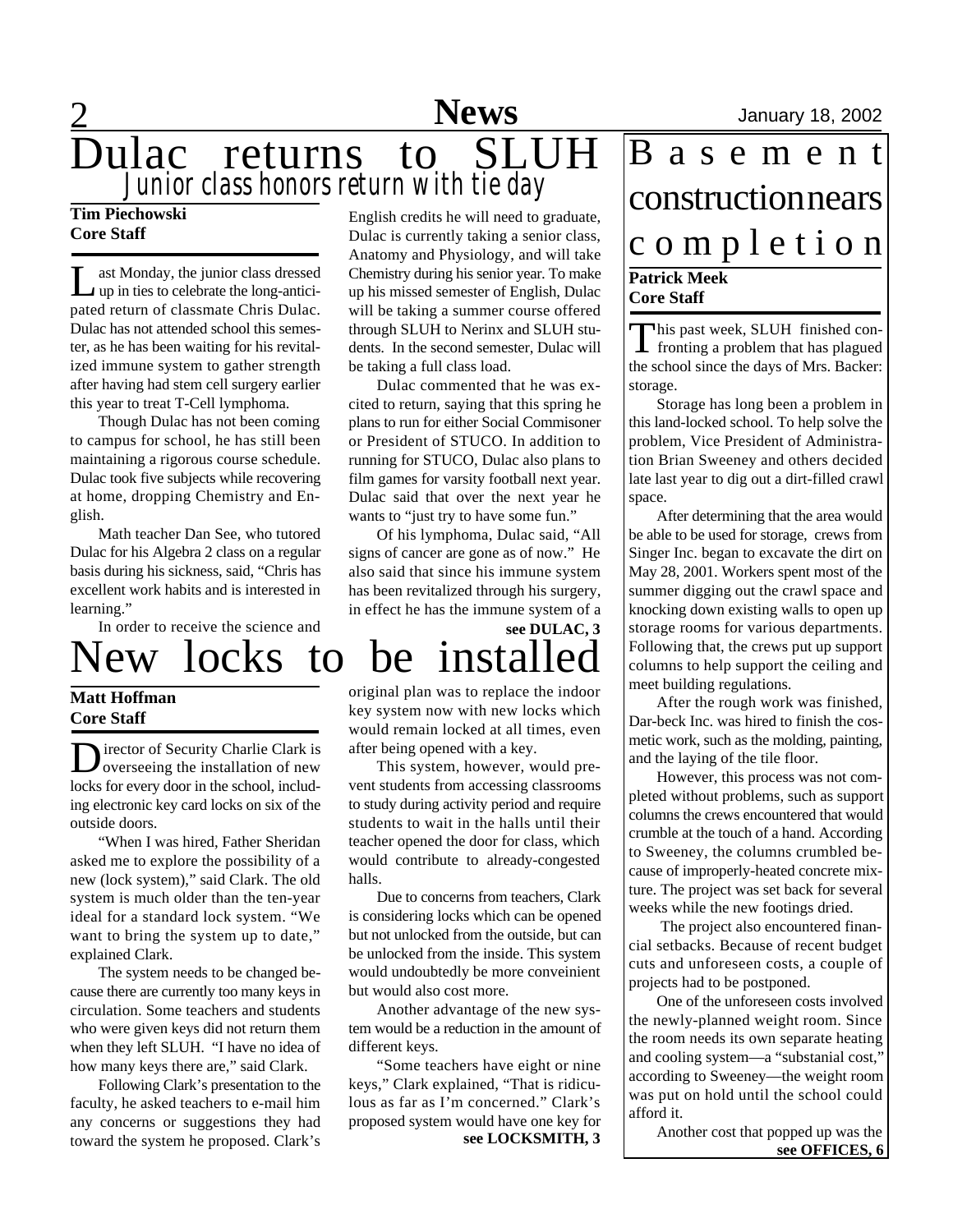## January 18, 2002 **Opinion** 3

# COMMENTARY

### Moore praises STUCO for Talent Show

#### **Kevin Moore Sports Editor**

**Then Student Council held the first-ever talent show on** December 20, I didn't know what to expect. I was actually a bit skeptical of the idea two weeks before the show, when some of the STUCO members came to my homeroom encouraging students with "real" talents to participate.

 However, after listening to Tim Roth put "Tiny Dancer" on repeat in the *Prep News* office and sing along with Elton John several days in a row the week before the show, I wanted to see how his singing and the rest of the show would turn out. I'm happy I went because I really enjoyed the acts, from musical talents to juggling fire, and others which simply provided muchneeded comic relief after semester exams.

 I give credit to STUCO for taking a risk on a new activity. Vice President Mike Lewis said after the show that everyone backstage was nervous that the audience wouldn't find the acts entertaining or funny. Judging by the energetic crowd reaction

### SKELETON KEY

#### (from 2)

opening all of the classrooms, and only a couple of special keys for some science rooms, the theatre, and other rooms which contain expensive equipment. The indoor lock system is still in the refining process. "I want to change every lock in this place," Clark explained, but reminds the lock enthusiasts, " You've got to go slow with change."

Clark plans to install the indoor locks next summer. However, Clark's key card plan for the outside locks is almost complete. "We're going to start the exterior doors while I examine more on the interior doors," explained Clark. The current plan is to install electronic key card mechanisms on six of the outside doors "at strategic points," said Clark. Every teacher and faculty member would then be given a key card. Once the teacher keys in, a message of whose card opened the door, and which door was opened would be sent to a central security computer. Clark plans to have the system installed within two weeks.

Some teachers, however, have concerns about the system. "What problem is this technology solving?" said history teacher Jeff Harrison, S.J., concerning the new system. "I'm not neccasarily against it," said Harrison, "but I am uneasy with it." Along with a handful of other teachers, Harrison questions why the system sends the specific name of a teacher to the computer instead of something more generic, such as "teacher."

Clark insists that all of the new security measures have been implemented to increase safety. "This isn't an idea to hurt people," Clark said.

and various students' opinions afterwards, the show was a huge success.

 The show had many positive aspects. The audience was so large that the show generated \$864 for the Peggy Sansone Foundation, which will provide money to research mental illnesses such as depression. The jokes weren't dirty or slanderous, but they were still funny. Some of the acts were extremely unique; where else are you going to see someone eat cereal out of someone else's chest? STUCO added some of its own creativity with such acts as the "Poetry Corner," which included silly and funny poems. The audience and the performers relaxed and had fun like high school students should.

 Thanks to all of the participants who got in front of a theater crowded with peers and performed. You made my night fun and memorable. In planning the talent show, STUCO started what hopefully will become a lasting event at SLUH. STUCO has said there's more innovation to come in the second semester. By going beyond what was expected, they showed why the seniors elected them last spring. Keep up the good work.

### DULAC

#### (from 2)

newborn. In order to bring his immune system back to adult strength, Dulac will have to begin infant immunizations this summer. In addition, Dulac will have to undergo biopsies, in which samples of bone marrow will be taken from him and analyzed to make sure they are acting normally. Relieved, Dulac said that he should not have any more major surgeries, saying any surgery would be "nothing like (I've) had before."

Junior class officer Casey Barrale, who came up with the idea for juniors to wear ties this past week, excitedly spoke of Dulac, saying, "He's the man." On a more serious note, Barrale said that it is "good to see (Dulac) back with such strength. He's an inspiration."

Dulac is thankful for the support he received from the SLUH community, particularly from his junior class. He expressed thanks for the many e-mails he received, and more notably, the Christina Aguilera stand-up poster he was given.

### WEB ISSUE

The Friday, Jan. 4 issue of the *Prep News* was published exclusively on the internet at www.sluh.org. Visit the site to read articles on the STUCO talent show, Rebecca Ferrigni's new baby girl, and the school's experimental announcement system. The *Prep News* would like to make clear that the web issue was a temporary installment to present news as soon as possible, given that a print issue would not be published for another two weeks. Future web issues will be announced prior to publication.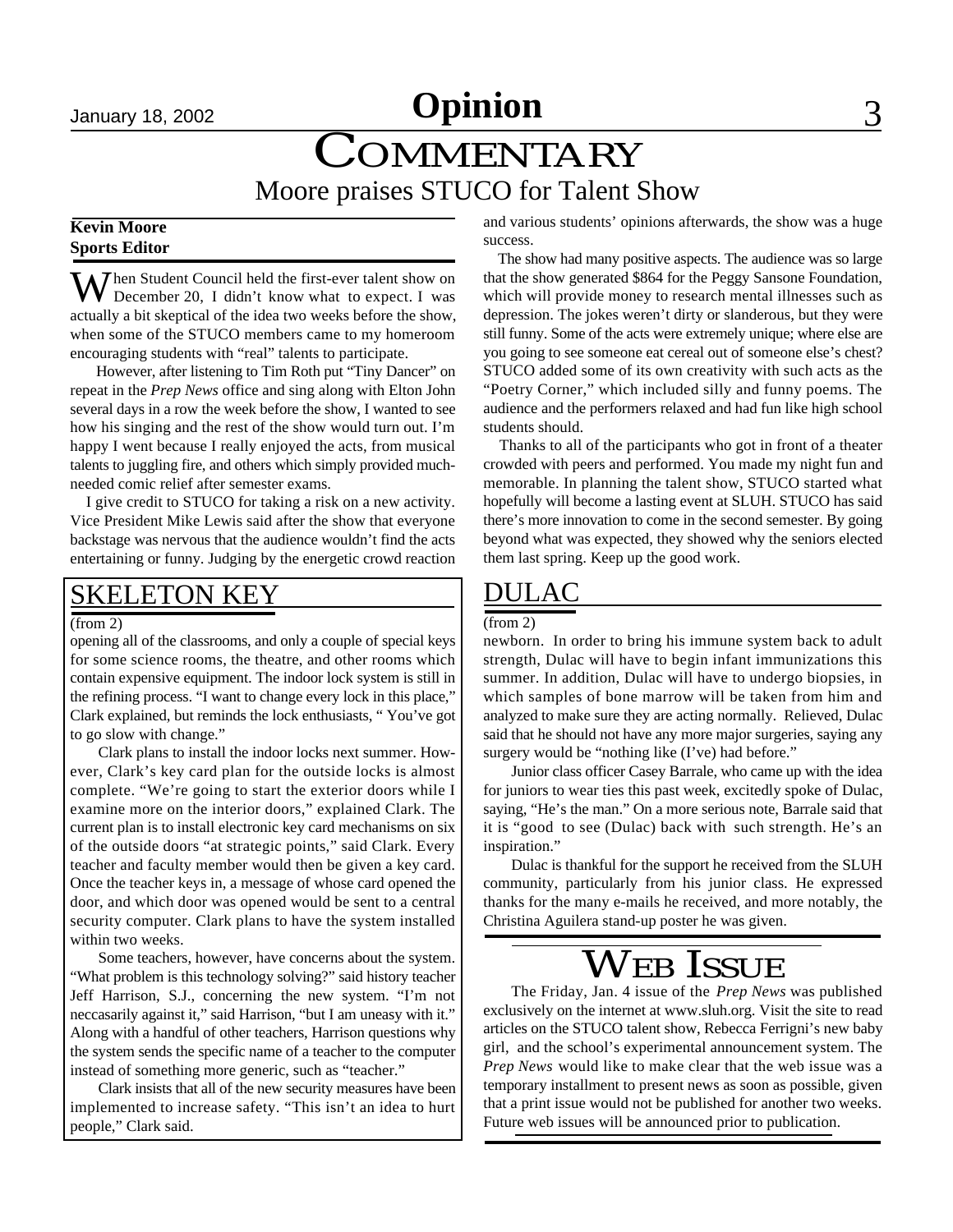### **News**

### 4 **Sports** January 18, 2002 Third floor welcomes four new employees *New Vice President allows Digman to focus on Vision 2000*

#### **Brian Kane Core Staff**

S t. Louis U. High recently added four<br>people to its staff. The four new emt. Louis U. High recently added four ployees are Robyn Pilliod, Kate Sickles, Betsy Malinak, and Jason Stockmann.

Robyn Pilliod was hired to take the position of Associate Vice President. Her past business experience includes 20 years at the Big 5 accounting firm Deloitte  $\&$ Touche. She joined the SLUH community to "support Jesuit education." At SLUH, she will assist Vice President of Advancement Thom Digman in day-today operations to free up more of his time. Though she has only been here a short time, she is already enjoying the job. "I like the family atmosphere," she said.

Kate Sickles was hired as an Administrative Assistant. She is no newcomer to SLUH, as her son Ryan graduated last year. She will spend her time assisting

#### FIRE

#### (from 1)

previous runner, and cameras flash as he waves and thanks his audience.

 After his 0.2 mile run ended, Wiese was swarmed by his family, friends, and business associates. "I think every facet of my whole life was represented," Wiese remembers.

There are around 11,500 torch bearers in the course of the torch's journey to Salt Lake City. The torch run, which Coca-Cola sponsored, elicited runners who represented the Olympic spirit.

"All along I've felt that there are people out there a lot more special and inspirational than I... I wasn't sure I deserved it," Wiese reflected.

Wiese volunteers his time at a number of places, including the St. Louis Wheelchair Athletic Association and the Graham Academy of Irish Dance.

In addition to his volunteer work and his full-time job as First State Bank's chief financial officer, Wiese has recovered from osteo-sarcoma, a potentially

with finances, sorting donations to corresponding accounts, and serving as a liason to the Mothers' Club and Fathers' Club.

Betsy Malinak will begin working part-time as a Development Associate starting on Feb. 4. She will work on Tuesdays and Thursdays. Her responsibilities will include coordination of the Alumni Annual Fund and the class scholarships.

Jason Stockmann, '98, will work on Mondays, Wednesdays, and Fridays as a Development Associate. He is currently finishing his last year at St. Louis University. He will be coordinating the Alumni Board, working on the school web page, and managing spiritual outreach. He will also be the Community Service Coordinator.

According to Digman, work on filling positions on the third floor began in August, partially to give him more time to work on the Vision 2000 program. "We're in the process of still trying to do the

Vision 2000 program. In order to be successful at that, Father (Sheridan) and I need to have some time to go and meet with people... For us to be successful at fundraising, it's all about creating and servicing relationships with our donors," he said.

While there are more employees, no new positions were created. Instead, some resposibilities were shifted, and some positions were split.

Digman sympathized with possible uneasiness with the increased number of employees by saying, "I think there's a basic concern that says, in any school you don't want a top-heavy administration."

Digman foresees improvements because of the changes. "This is pretty exciting for us," he said, "We've had a pretty good track record with success and fundraising and advancement efforts on behalf of the school. We think that what's going to happen now is that we're going to be even better."

life-threatening cancer that hit him in 1992. "I just took it a day at a time," Wiese

said of his recovery. "I had faith, family, and friends, everyone supporting me."

Wiese graduated from SLUH in 1970 and returned to work on the third floor in Advancement from 1998-2000. He left to take his current position at First State Bank.

Another SLUH grad, Jason Otte-nad, '00, carried the torch just west of SLUH,

near the intersection of Oakland and Tamm near Turtle Park. Though Ottenad was not nominated, his younger brother was. Diagnosed two years ago with osteosarcoma in his leg, Jeff Ottenad had always dreamed of carrying the torch. Jason



**Bill Wiese, '70, carries the Olympic torch.**

ran with his younger brother many times, helping Jeff to win second place in the

> 5000-meter run at the Missouri Special Olympics.

> Jeff underwent chemotherapy for his cancer and was in and out of the hospital as the date for his torch run approached. His leg was amputated because of the cancer, and Jason recalls "He was working really hard with the prosthetic leg, trying to get ready to run."

However, he spent the last six weeks of his life in Barnes-Jewish Hospital's Intensive Care Unit.

"The last couple of weeks he knew that he wasn't going to be able to run," Jason said. On one of Jason's visits home **see RUN, 10**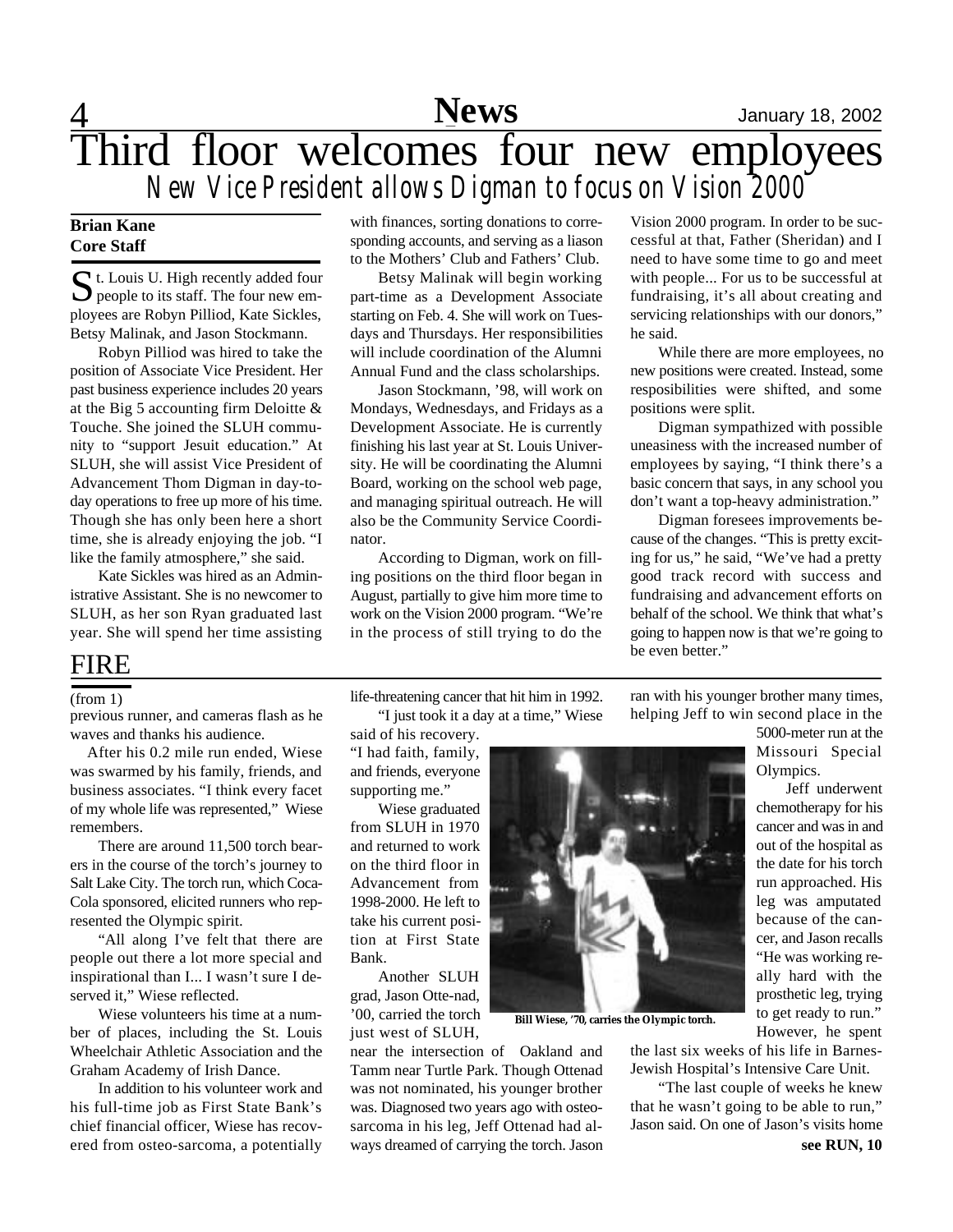

#### **Geoff Brusca Reporter**

A dd theater staff, substitute, and actor<br>Ken Ferrigni to the long list of SLUH dd theater staff, substitute, and actor faculty members who have been recognized as some of the best in their profession.

Theater critic Judith Newmark cited Ferrigni in a year-end review in the *St. Louis Post-Dispatch*, calling him one of the top comedic performers in St. Louis for his work in a theatrical duo.

Ferrigni played a fiery Scotsman in the play *The Rivals*, the equivalent of a COACH

#### (from 1)

coach. Then he became an assistant varsity coach, so I molded a pretty good friendship with him that continued up until these last few days," said Martel. Dunn was an assistant football coach until 1975 when soccer, previously a winter sport, moved to the fall sports season.

"He was a player's coach," Martel continued. "He did a lot for the kids. No question he's going to be missed. He was a great influence and did so much to develop his kids as a coach and a teacher. I'm going to miss him...it was a privilege to be honored with him on that plaque."

Those who knew Dunn as a coach or a math teacher consistently emphasized that he was much more than a number of victories or awards. He showed his students compassion, and he truly wanted to develop them as individuals.

"If someone was having troubles or struggling, he was often referred to Mr. Dunn," said science teacher Charlie Busenhart, who taught with Dunn for many years. "No matter how long it took, he would make sure the students learned. He had the ability to make hard concepts easy to understand. He would not let you flunk. He might scream and holler at you and maybe scare you, but you always knew he had your best interest at heart."

Math Department Chair Tom Becvar knew Dunn well. "Ebbie was a very respected math teacher," Becvar said. "He

17th-century romantic comedy. His role, according to him, required "a kilt, a giant mustache, and a penchant for violence. (My character) was supposed to train someone how to duel, but I wanted (that character) to die, so I had to train him wrong."

Ferrigni enjoyed doing the play, but he "didn't expect anthing like" the praise he received from Newmark. His first reaction was that the citation was "very nice," but he noted that in order to have anyone notice an outstanding performance in theater, one must be "very fortunate." He said, "Without a great play and a great

was able to grab the kids' attention, made sure they learned, and felt good about it when they did. He was able to reach students who were struggling better than most other teachers could. He was a great person."

Athletic Director Dick Wehner remembers coming to SLUH in 1985 when Dunn was closing in on the wins record. He recalls learning a lot from Dunn and the other SLUH coaches, including Paul Martel, Busenhart, and then basketball coach Joe Mimlitz, during his first few years. "Ebbie taught me that my job as (Athletic Director) was to help coach and help the kids...that I was the torchbearer of the tradition. He was always very appreciative of my work, and that made me feel good."

Wehner continued, "One of his most endearing qualities was that he told it how it was...he would speak his mind. There was no hidden agenda."

History teacher and B-soccer coach Tom McCarthy assisted Dunn's varsity team for six years. McCarthy remembers how honest Dunn always was. "The number one thing was Mr. Dunn's integrity. He was the best role model as a teacher and father. He never played any favorites. He never even started his son, Ebby."

 "He'd treat every opposing team with respect. He had the attitude of, 'Go out there and respect the official and your opponent.'" McCarthy remembers one cast and a great director you really can't stand out."

Ferrigni is currently looking to go to graduate school and thinks that this notice will be a beneficial addition to his application. In February and March he will be auditioning at several schools, and hopes that this citation and other previous stagework and theater achievements will be an aid to his acting.

Ferrigni will be appearing in the play *Sordid Lives* at the Hothouse Theater in mid-April, and in *A Midsummer Night's Dream* in the Shakespeare Festival this summer.

particular game against Vianney when a SLUH player knocked a ball in the goal with his hand. The referees didn't see the handball, so Dunn asked his player if he had actually knocked the ball in with his hand. When the player told him that he had done so, Dunn told Mike Villa, the Vianney coach, that the goal didn't count. He convinced the officials to reverse the call.

Dunn often scheduled his players to work at Special Olympics at the Soccer Park on Sunday mornings. "That was as important to him as extra training," said McCarthy. "Mr. Dunn was a role model. There are a lot of guys in their 40s and 50s who still call him 'Mr. Dunn' or 'Coach Dunn' because they respect him so much."

Dunn always had a special knack for being able to make people feel welcome at SLUH. When theology teacher Jim Knapp, S.J., whose father was a SLUH treasurer and good friend of Dunn's, returned to SLUH as a scholastic, he remembers that Dunn often took time to talk to him. "He'd always want to know how my life was going. He was genuine and was always interested in you...he would look you in the eye and genuinely see how you were doing. It mattered to him."

Dunn obviously had a special relationship with his players. "I was always impressed with the loyalty the players had to Ebbie long after they left St. Louis U.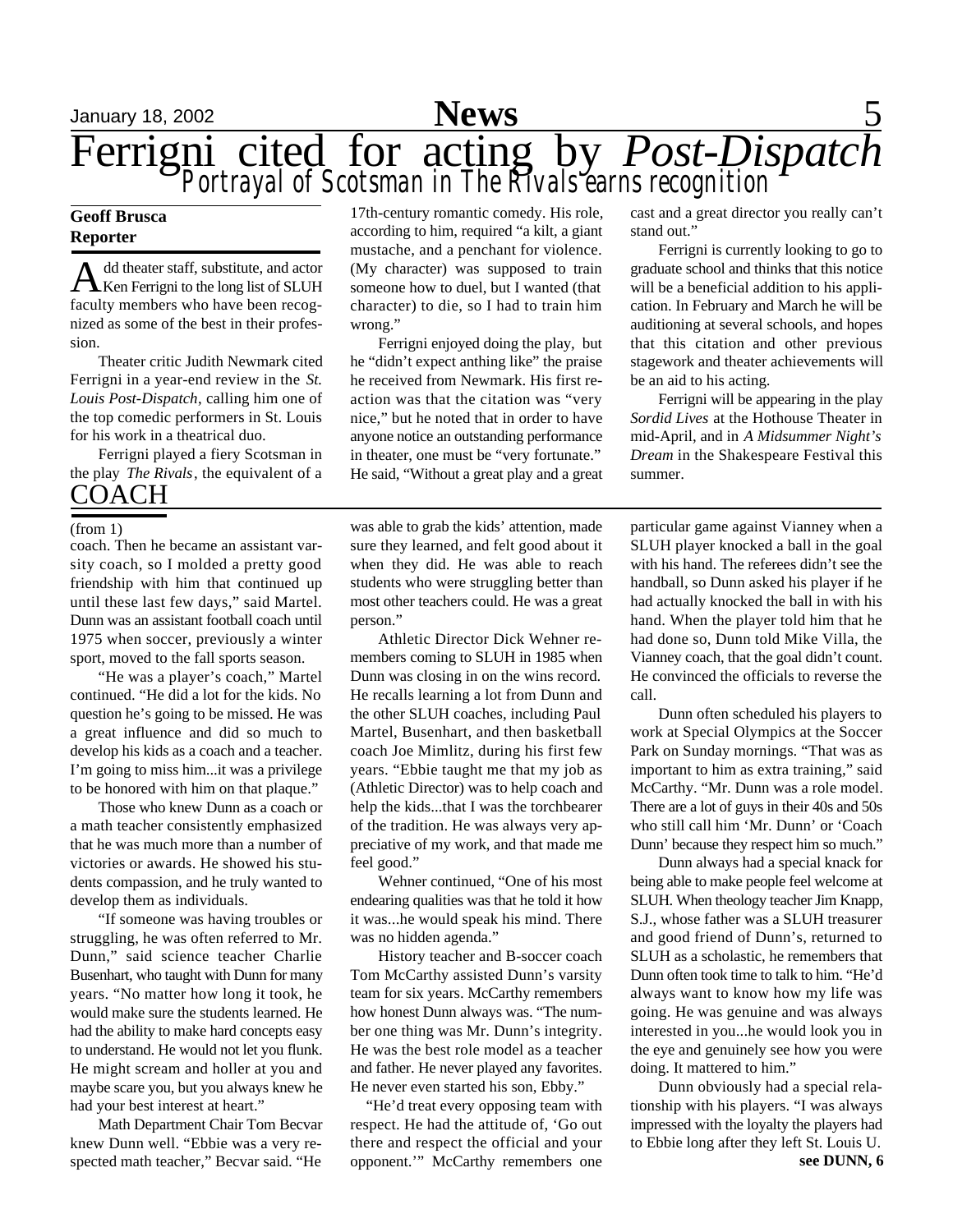### 6 **Sports** January 18, 2002 **DUNN**

#### (from 5)

High," said Wehner. "When I would say I worked at St. Louis U. High, the first thing people would ask me was, 'How's Ebbie?"

Pat McBride, who was an All-American at Saint Louis University, and who played in the World Cup before coaching the St. Louis Steamers, had a close relationship with his high school coach after playing for Dunn from 1959 to 1961.

"On the outside he had a gruff demeanor," said McBride, "but by the time you got done playing for him, he was like a big teddy bear."

"Every achievement I made, he would give me a call to congratulate me. Just by being around him, we grew as people. 'Men for Others'—that's what it's all about. He embodied that even after he retired."

When McBride was inducted into the National Soccer Hall of Fame in 1994, he walked into the restaurant in Oneonta, New York, where the reception was going to take place, and the first people he saw were Dunn and his wife.

"He acted like it was a hop, skip, and a jump from Maryland, where he was visiting relatives," McBride said. But that's how he treated all of his players."

Jamie Posnanski, '90, who played on Dunn's 1990 state championship team and later moved to South Carolina for college and to play professional soccer, remembers the influence Dunn had on

### **OFFICES**

#### (from 2)

need to raise the ceiling. Before the excavation began, many of the school's electrical wires and utlities were stored in the vacant area above the ceiling. However, in order to meet building regulations, crews had to move the wires higher up into the ceiling. Sweeney said that moving the wires much closer to the ceiling was expensive

Sweeney also stated that Ameren UE required the school to increase the capacity of its transformer. This came as a bit of a surprise to SLUH, since the school had him. "Tough love was the way you would describe him...he was great. He was such an inspirational leader. He really had a gift for teaching us about life. Eleven guys on the field working together was his most important thing."

Posnanski continued, "We knew he was coming to the end of his coaching in '90, and we wanted to win state for him. The sense that you made him proud was always better than any (individual) achievement. We had all come from soccer clubs, and to have this guy with football cleats from the 1950s and a whistle to coach us was great."

Current head soccer coach Charlie Martel was a midfielder on Dunn's 1973 state championship team. "He was the kind of guy that everybody respected," commented Martel. "He was a natural leader...you wanted to get good results for him. He just had that charisma...that's why we played hard."

The Jr. Bills' hard work paid off when Tim Twellman scored the winner in overtime of the championship game.

The team gathered at Martel's house after the game for a spaghetti dinner, and some people wore bibs with little Jr. Billikens on them.

"Coach Dunn was beaming with pride with his bib on," said Martel.

Following Dunn's retirement from soccer, Martel was hired to replace him. "The transition was really smooth because Coach Dunn kind of stayed in the

updated the transformer as recently as 1998. However, because of the recent integration of techonology into the school, the school had no choice but to comply.

The first three rooms of the basement area will be used for the storage of academic and financial records. The next two rooms will be given to the Mothers' Club, which has already moved into its new residence. The remaining rooms have been allotted to custodial and music storage.

Sweeney says that the project will most likely cost the school in excess of \$800,000.

shadows. He supported me in key games and told me he thought I was doing a good job, which reaffirmed everything I had already thought about him. One of the things that he taught us was the commitment he had to his team...I just wanted to be true to the legacy that he established at SLUH."

Wehner agreed, saying, "He let the new guy put his stamp on the program right away."

When Martel's Jr. Bills lost in the state finals to DeSmet 1-0 in 1995, Martel remembers Dunn consoling him after the game. "He talked to me for an hour after the game on Field 1 at Soccer Park. It was really just a defining moment in the transition from one coach to the next. It was something I'll never forget."

Martel concluded, "He's the kind of guy we always thought would be around forever. He was a good man. He influenced an awful lot of people."



**Volume 55, Issue 18 January 18, 1991** "In response to the outbreak of war in the Persian Gulf, the *Prep News* conducted an opinion poll of the SLUH student body, faculty, and staff on the issue of the Gulf War yesterday...

To the question, 'Would you support the use of military force against Iraq by the United States and allied forces in the Persian Gulf in order to achieve this coalition's objectives?' 75% of the respondents answered 'yes,' while 17% answered 'no.' Eight percent of those polled were undecided on this question."

**Volume 49, Issue 18 January 18, 1985** "A subcommittee, formed from the Advisory Committee on Student Affairs, began work on its goal of achieving a more economical cafeteria. . ."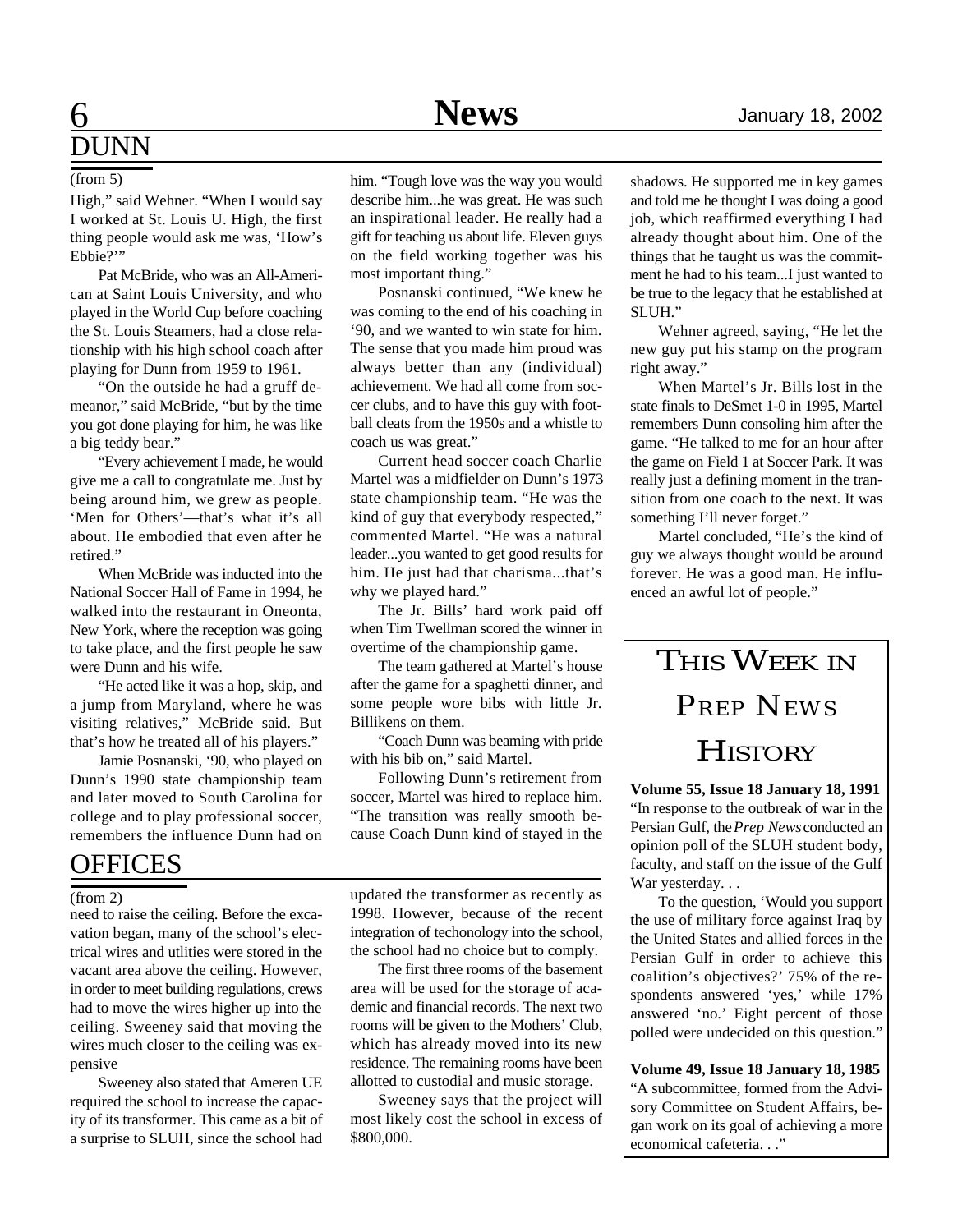### January 18, 2002 **Sports** 7 Grapplers gear up for State in Vianney Tourney *Bommarito earns Athlete of the Week recognition*

#### **Mike Smallwood Reporter**

T he SLUH wrestling team has been taking on and taking down some tough competition over the past week.

On Wendesday, the 6-0 Jr. Bills took on the Fort Zumwalt North Panthers at home. The Panthers picked up several early wins, but then the mid-weights picked up the action. The consistent Joe Bommarito (152) won 5-2 after picking up three points in the third period. Junior John Kister (171) earned his first varsity win 10-4 after fighting off the onslaught of his opponent and not getting pinned in the second period. Sophomore Mike Smith (135) picked up a crucial 8-0 major decision for the four points needed to tie up the team score 32-32. However, SLUH was defeated in the last match of the night and lost the dual meet 36-32.

Going into the crucial part of the season, Coach Tim Curdt hopes this loss will "be something we learn from, and I think it will be." He hopes that this will make the team hungrier and complimented the group, saying, "These are the kind of guys who can rebound."

Last Friday and Saturday the team faced very good teams from around the area at the Vianney Tournament. Several members of the team had strong showings against their intense competition.

Rob Nahlik (112) tech-falled his second round opponent 15-0 after picking up several points in various attempts to pin his man. His finals match was a tough struggle against Weigle from Fox. He made a comeback in the second period to tie the score, but then unfortunately got taken down in the third. Nahlik simply ran out of time, losing 9-5 to earn a second place finish.

Justin Clerc (140) and Chris Wagnitz (145) also had chances to medal at third place in the tournament after first round and wrestleback wins. Clerc could not take down his competition despite his tireless efforts and had to settle for a 9-4 loss and a fourth place finish. Wagnitz lost in similar fashion but, like Clerc, continued to work hard in the third period, doing his best to get some points. Wagnitz also placed fourth with the loss.

Colin O'Brien (160) had a great tournament. His unbreakable focus lead him along a path strewn with defeated wrestlers. His first round competition only took him 1:37 to pin, but his second round rival caused him a bit more trouble. However, Colin controlled the entire match to pick up a 14-4 win and a place in the finals.

His finals match faced him off against another undefeated wrestler and a returning state champion in Perry from Hickman. O' Brien, however, lost this match by tech fall in a fighting fashion.

Joe Bommarito (152) had the best tournament performance of any SLUH wrestler, placing first in the tournament. He had a convincing 9-4 first round victory and also had a great second round

**see SINGLET, 8**

### *Jr. Bills win Jesuit-Catholic Invitational over the break* Icebills clip DeSmet for fifth Jesuit Cup

#### **Bobby Lachky Reporter**

The hockey team has been on the ice a<br>great deal throughout the past month, The hockey team has been on the ice a acquiring two trophies and a 7-1-1 record along the way.

At the beginning of Christmas break, the Icebills skated to a 2-2 tie with Kirkwood before heading to Indianapolis for a Jesuit-Catholic Invitational. Expectations were high for the Puckbills, the defending champs of the annual tournament. The squad played five great games in a span of two days, bringing home the championship trophy for the second straight year.

Unfortunately, the Busenbills weren't able to carry over the momentum from Indy, as they suffered a 1-0 loss to Fox on New Year's Day. They were determined to bounce back, however, realizing their schedule would only get harder.

The Icebills played an aggressive game against Vianney, and achieved a hard-fought 6-3 victory. This gave the club a boost heading into the annual Jesuit Cup game versus DeSmet. The game has been played since 1973, but SLUH had only won four times: in 1977, 1981, 1993, and 1994.

A large crowd poured into the Queeny Park ice rink to see last Thursday's duel. Although DeSmet struck first with a goal early in the first period, senior Joe Mantovani answered later that period with a rebound goal to tie the game.

Early in the second period Mantovani buried his second goal on a similar play.

DeSmet tied the game early in the third at 2-2, but Mantovani completed the hat trick on a beautiful individual effort that took the SLUH fans out of their seats. Those three goals would be all the Puckbills would need, as junior netminder Dan DiLeo delivered another stellar per

formance in goal. After a nerve-racking last half of the third period, the Jesuit Cup belonged to SLUH with a 3-2 win. It was a special moment as each player touched the Cup, and the captains displayed it to the fans.

The Puckbills are proud of their achievements thus far, and know that their 8-5-2 league record isn't too shabby. Unfortunately, the road ahead is not going to get any easier.

Though they have played some terrific games lately, they know they will have to do even better if they want to beat powerhouses CBC and Chaminade, who are their next two opponents. The Icebills have the confidence and momentum right now.

Goalies Charlie Effinger and Dan DiLeo are playing remarkable, the defense is solid, and the forwards are finding ways to score. They welcome the challenges ahead.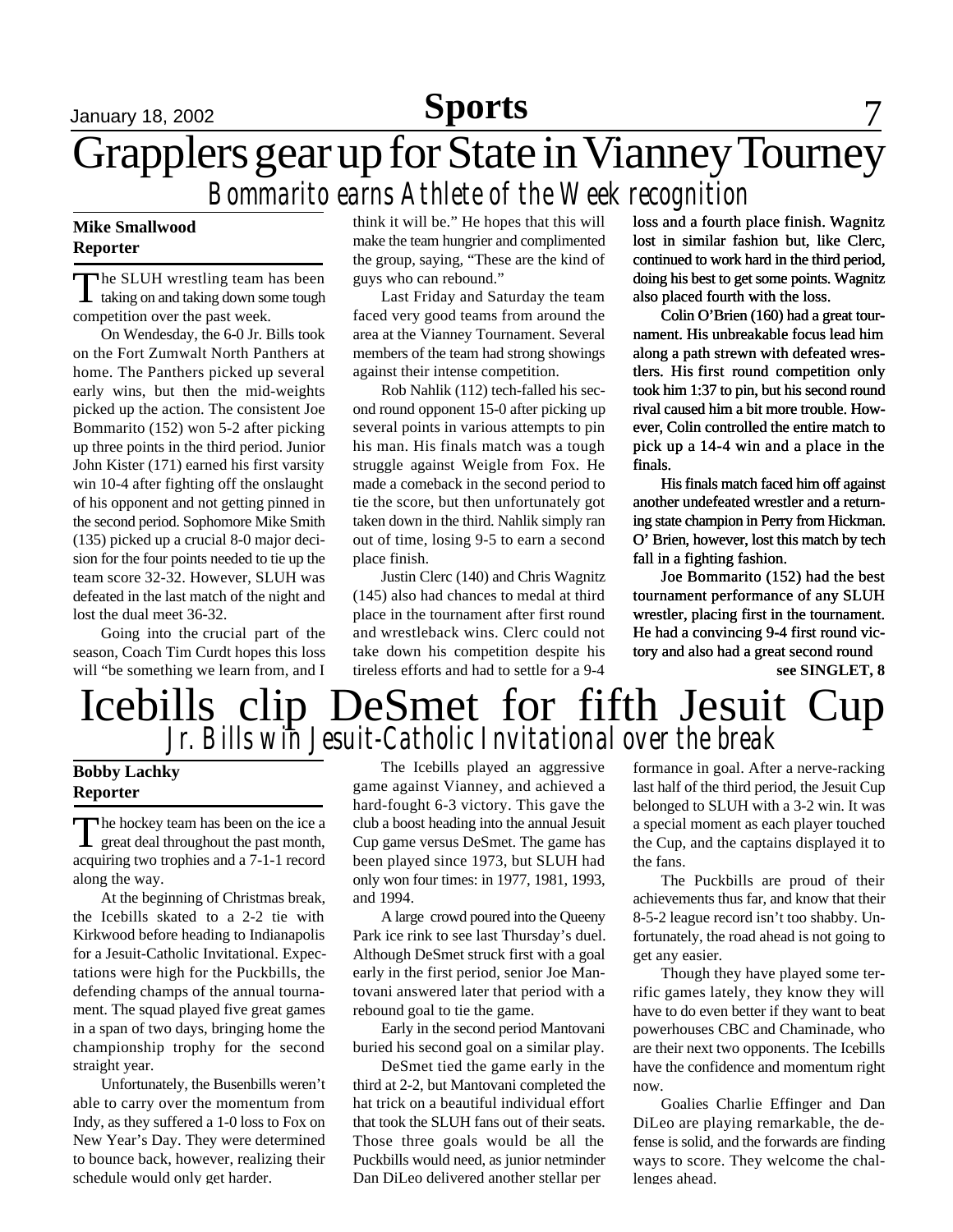## 8 **Sports** January 18, 2002 Racquetbills tear up Hendren, Winter Rollout

#### **Chris Guilfoy Reporter**

The Racquetbills opened a hard month<br>with a tough match against rival The Racquetbills opened a hard month DeSmet. St. Louis U. High came into the match fighting for a top spot along with the Spartans, hoping for a strong finish going into the state tourney on Jan. 26. Entering the match with identical 7-1 records, the winner could decide who takes it all the way to state.

A confident and decidedly more powerful Jr. Bill team prevailed, defeating the Spartans 6-1. "The 6-1 win was huge because (DeSmet) has been right behind us in every tournament this year," said top seed Kevin Moore. Moore later noted, "We were able to pull out the close matches. Hopefully our players can take the momentum of this match into the state tourney." With only one loss on the night, by Mike Gau, the Racquetbills took it to the house and dominated DeSmet.

Even though SLUH came out on top after the closing shots of each match, many of the games were closer than it seemed. Moore, Joe Sharamitaro, and Matt Soraghan took their games to tie-break-SINGLET

match. Bommarito escaped in the second period to pick up the only point of the match.

Despite this slim lead, he chose to cut his opponent at the beginning of the third when he chose a down position, giving him one point to tie the score. Then Bommarito turned it up a notch, getting a takedown and two points to win the match.

His finals match was also tight. Both wrestlers got off to a slow start, but Bommarito was able to get a reversal in the second period after choosing a down position at the beginning of the period. With the score 2-1, Bommarito again chose to cut his opponent to tie it up. Bommarito then got a quick takedown, but his opponent escaped, taking him down as the period ticked away. Bommarito did not panic and instead worked himself into position to get a reversal to pick up 2

ers, but opened up to finish strong in each. Andy Schumert and junior Chris Guilfoy also fought hard, winning in two games.

Second seed Sharamitaro said, "We all came out and took every point seriously but also focused more on the whole match than on the point." He further commented, "We therefore took advantage of our strengths and their weaknesses."

The Racquetbills entered the Gary Hendren Invitational later that weekend, which included many of the surrounding St. Louis teams. In the Hendren, each varsity player played two full matches against randomly selected players within their seeding. For each match win, each team earned one point. Because there are eight seeds in the tournament, there is a perfect team score of sixteen.

SLUH entered the tourney with confidence. The Winfirstplacebills opened up on all of their competition and earned a high score of fourteen wins. The closest team was DeSmet, with a score of twelve.

Third-seed Andy Schumert was one of the many Jr. Bills who displayed stellar play in the tournament. Overcoming a tough defeat in the regular season, Schumert rebounded against his Vianney

opponent, Ryan Finke. Remarking on his play, Schumert said, "I was very disappointed with my regular season loss to Finke, but it felt very good to show him who's the boss."

This past weekend the Racquetbills entered another January tournament, the Winter Rollout. In this tourney, the teams were split up into four brackets: one for the top three varsity seeds, second for the bottom half of varsity, third for the junior varsity one players, and the fourth for the remaining junior varsity teams.

The tournament was set up so that the farther along a player progresses in the brackets, the more points he will earn for his team. These points will go towards the scores for State and help each team to have an easier chance to remain the lone winner after the state tournament in two weeks.

Soraghan defeated Guilfoy in the second division for the championship, and sophomore sensation John Reagan avenged a regular season loss to a CBC opponent to win his division. The Racquetbills once again edged DeSmet for the team victory.

 $\frac{1}{P}$  *PN Nightbeat* 



**After dominating the match, senior Joe Bommarito (152) pins his opponent.**

At last night's Senior Night match, the Spandexbills crushed Chaminade with a 61-12 victory.They scored eight pins, at 103, 112, 119, 152, 160, 171, and 275 pounds. The wrestling team is now 7-1 in dual meets.

points to win 6-5.

Despite this good tournament, Bommarito was somewhat disappointed in his performance.

"I didn't wrestle the way I wanted to. I should be going all out right now to prepare for districts," he said.

Curdt had similar remarks but said, "That just shows how much better he can be."

O'Brien and Bommarito are leading the team into the upcoming district tournament. Curdt said, "It's nice to have those two providing leadership." Their maturity and dedication to hard work along with the other members of the team have SLUH sitting in good position to compete well in the upcoming postseason. But before that district tournament, the Jr. Bills have several remaining matches including the MICDS Tournament tomorrow at MICDS.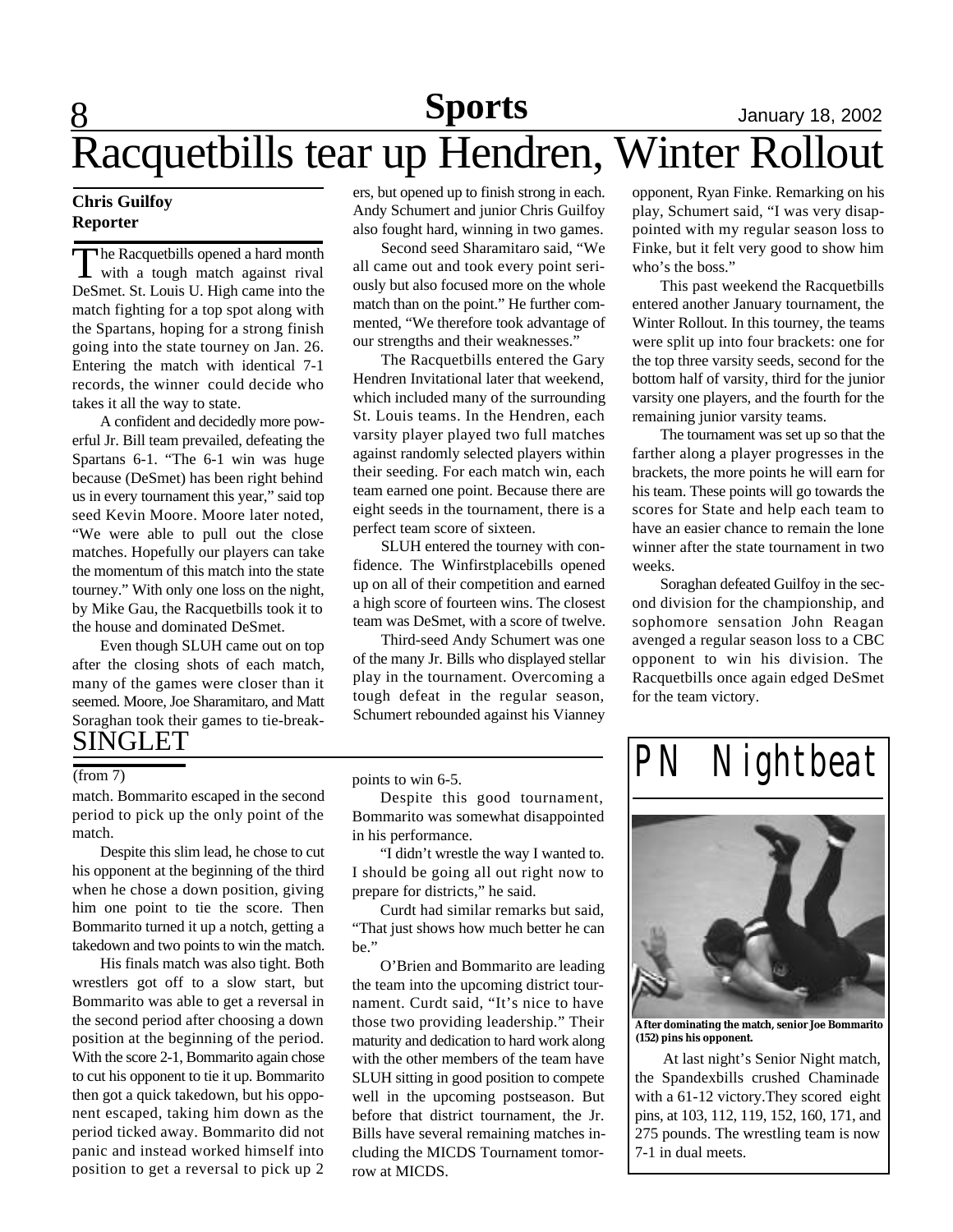### January 18, 2002 **Sports** 9

## Basketbills suffer a loss against the Red Devils

#### **Reid Heidenry Reporter**

G oing into their third MCC game, the<br>Basketbills were hoping to use the oing into their third MCC game, the momentum from the Collinsville tournament to roll past Vianney. Vianney had other plans—to get its first MCC victory.

Looking at the stats for the Vianney game, you would think that SLUH had won. The Jr. Bills had higher free throw, 3-point, and field goal percentages, more steals, and more blocked shots. The Basketbills made 72 percent of their free throws with senior Matt Wyrwich leading the way, going 9 of 11 from the line. They were slightly edged out in rebounds, 26 to 23, but overall the stats looked good for SLUH. Despite those marks, the Basketbills lost 69-57.

After the loss to Vianney, SLUH opened up the Fontbonne Tournament against powerhouse St. Charles West. With 11 wins and only 1 loss, West was ranked third in the tournament behind #1 Vashon and #2 DeSmet.

Lots of first-half turnovers and trouble spreading out the ball in the second quarter made things difficult for the Basketbills in the first half. SLUH trailed 26-18 at the half.

Freddie Daues put his team on his shoulders in the second half. He was all over the court, blocking out, grabbing rebounds, and scoring. "He did a lot of things right, not just making shots. Freddie had a complete game," said coach John Ross. Daues scored his team's last 6 points of the quarter, including a trey ball with the clock ticking down. Crazed fan and hoops guru C.J. Baricevic with the call: "Whoa, the Southpaw from SoCo, my main man Freddie Daues, the Windex Man, pulls a 3-ball out of his back pocket, baby! What's this kid gonna do next?" The Windex Man finished with 11 points on 4 for 5 shooting and 11 boards.

In the fourth quarter, SLUH walked onto the court down 34-27. Lowes, determined to get his team back in the ball game, took the ball to the rack, got fouled, and still hit the shot. Following the free throw, SLUH was down 4. On the next possession, Jason Laflore cut West's lead to 2, feeding Lowes a pretty scoop pass in transition. That would be the closest SLUH would get. West jumped out on an 8-2 run and the Basketbills couldn't recover. West took the game 45-36.

The next game against Ladue would be one SLUH players, coaches, and fans would soon want to forget. With a fourpoint lead going into the fourth quarter, SLUH virtually gave away the game. Ladue had 43 points in the game, 20 of which came in the final period. The



**Fred Daues fouls a Chaminade rebounder in the waning minutes of SLUH's eight-point loss to the Flyers.**

Basketbills shot only 44 percent from the free throw line and 35 percent from the field. Ladue won despite only making 36 percent of its shots.

Everything that could go wrong did. "There was a lot of individualism, and we gave the game away," said Ross. Ladue won 43-38, knocking SLUH out of the Fontbonne tournament.

After a three game winning streak in the Collinsville tournament, SLUH had dropped 3 straight. Going into their second home game, the Basketbills were hopeful that a win against MCC rival Chaminade could bring their record to .500 and change the tone of the season.

Beginning the game, sophomore sensation Andy Lowes moved into the starting lineup. "Lowes had a couple of great practices where he stepped up and really showed his leadership. He also showed that he deserved to be in the starting lineup," said Ross.

Starting for the first time together this year, the Lowes brothers sported

matching wristbands. Also getting into the action was junior Patrick Ostapowicz, who made his bid for more clock time after dropping 30 in a SLUH/DeSmet JV game. Two points from Ostapowicz and another basket from Kris Lowes made it 12-7 in SLUH's favor after one.

After three air balls from Chaminade, the Flyers took over the second quarter. Where SLUH controlled the first quarter, Chaminade owned the second. Chaminade's 19 second quarter points to SLUH's 9 put Chaminade up 26-20 at half. Highlighting the Flyers second quarter was a 2-handed dunk from the monstrous Ted Morris. T-Mo's dunk ignited a 9-3 run for Chaminade.

In the third it was SLUH's turn to take over the game. Daues' 3 baskets in the third quarter were 6 of his 17 total points on the night. Down one nearing the end of the third, senior captain Kevin Schroeder threw a nifty behind-the-back baseline pass in traffic to Lowes, who gave SLUH the one-point edge. Schroeder's pass brought the SLUH fans to their feet and swung the momentum back to the Basketbills. SLUH outscored Chaminade 14-7 in the third and took them into the fourth up 34-33.

In the fourth it was all Chaminade. The Flyers scored 26 points in the quarter and they took the game 59-49. Each quarter showed a different team on top. Unfortunately for the Basketbills, Chaminade got the last turn at bat. Said junior Phineas Troy, "If a couple more of our shots went down, it was our game." Ross commented on the team's performance as well, saying, "We'd have five minute spurts where we looked really good. Then we'd have three minute spurts where we played bad. We need to be more consistent."

The Basketbills are at 7-9 with a 1-3 MCC record. But there is still a lot of basketball to be played. With four MCC games in the next month and 5 of the next 8 games at home, the Basketbills can still do some serious damage before the season's end. Make sure to come to Kirkwood tonight at 7 p.m. to cheer the Basketbills to victory.